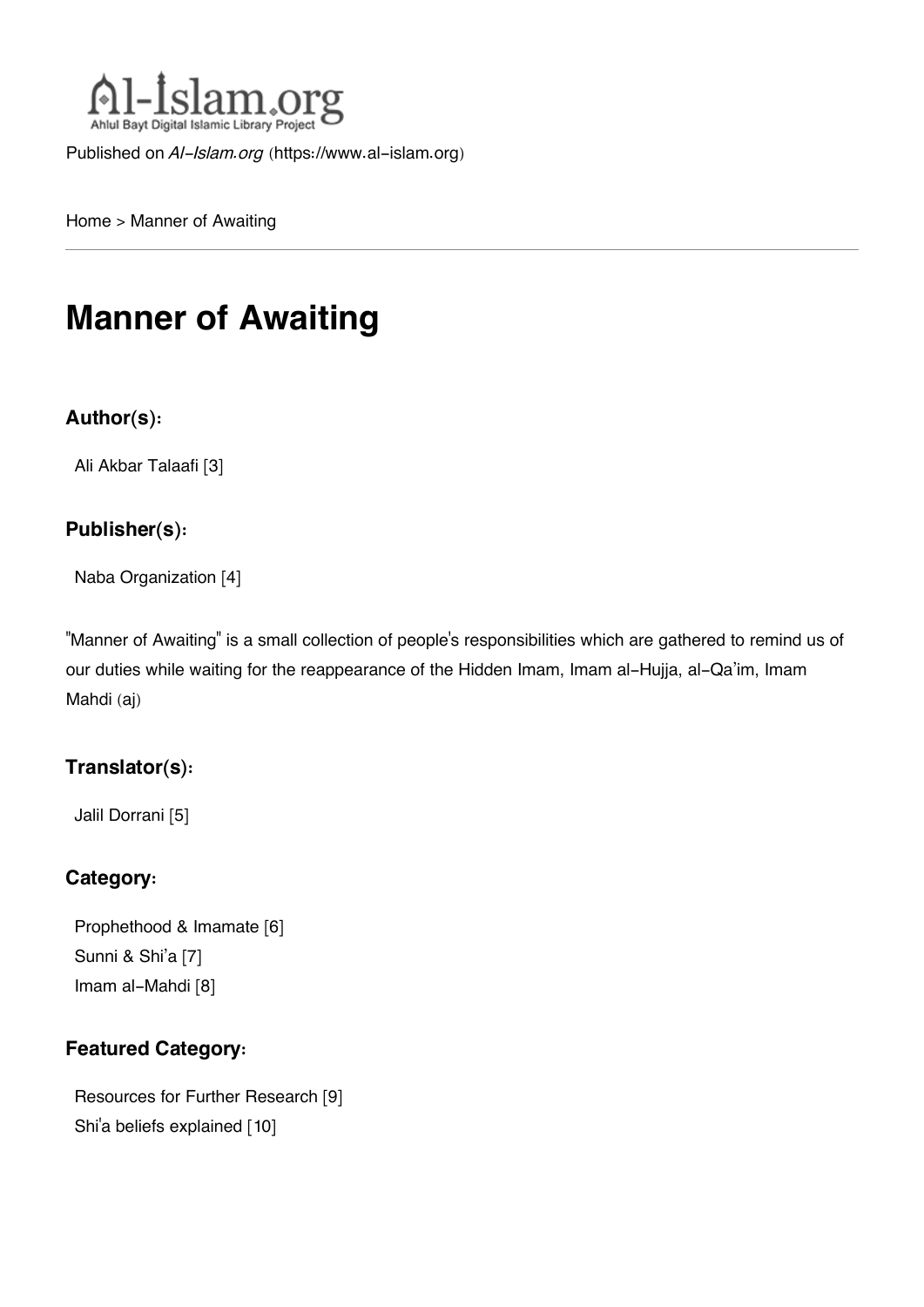#### **Person Tags:**

[Imam Mahdi](https://www.al-islam.org/person/imam-mahdi) [11]

### **Introduction**

*In the Name of Allah, the Beneficent, the Merciful*

# وَيَقُولُونَ لَوْلا أَنْزِلَ عَلَيْهِ آيَةً مِنْ رَبِّهِ فَقُلْ إِنَّمَا الْغَيْبَ لِلَّهِ فَانْتَظِرُوا إِنِّي مَعَكُمْ مِنَ الْمنْتَظرِين

*"Say: The unseen is only for Allah; therefore wait – surely I too, with you am of those who wait." (20:Surah Yunus 10)*

Almost twelve centuries have now passed from the sorrowful occultation of the Imam of the age (a.t.f.s.). Undoubtedly, this prolonged period shall continue until his advent. As certified by Imam Ridha (a.s.), the story of reappearance is like the story of the Day of Judgement since nobody save Allah is aware of its timing.[1](#page--1-0)

Besides, it's an onerous affair for the inhabitants of the earth and heavens that would not occur but all at once. Thus, inquiring into the timing of Imam's advent is a futile task while awaiting his advent is our duty. Imam Javad (a.s.) says:

*"Verily, the Qaem from us is the very Mahdi; that which is obligatory during his occultation is to await his coming and during his advent to obey his commands."*[2](#page--1-0)

Awaiting (Entezar) means to have hope and expectation by heart of Imam's advent, which springs from recognition and faith in his advent. Such an act carries numerous spiritual rewards and values.[3](#page--1-0) Like other forms of worship, awaiting (Entezar) enjoys practical qualitative dimensions such that our divine leaders have laid great emphasis and reckoned its observance as a duty and responsibility for the people during the period of occultation.

The writings that you have at hand are a selection of those very divine duties and responsibilities, which we have compiled for recalling and reminding ourselves about them. Of course, numerous scholars and researchers have expressed this matter very beautifully and eloquently, thus leaving behind invaluable effects to their credit.

We hope every one of us ponders upon the duties that we have before the Imam of the age (a.s.) and by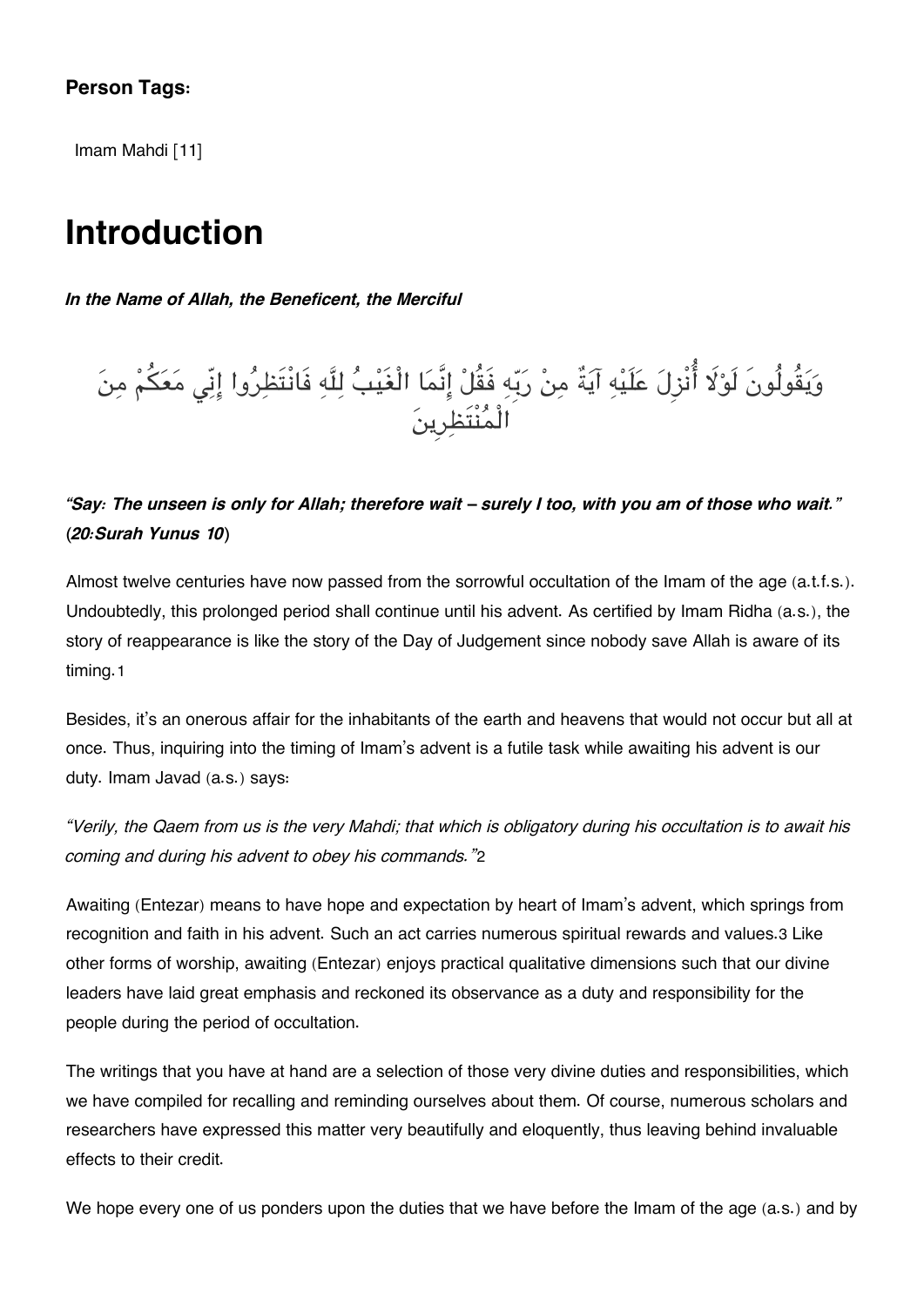acting upon them we attract his holy grace and favour and have a share, though a little, in preparing the ground for Imam's advent.

#### **Ali Akbar Thalafi, 28 Jamadi al-Thani 1417**

[1.](#page--1-0) Kamaluddin; 2/373

[2.](#page--1-0) Kamaluddin; 2/377

[3.](#page--1-0) Refer to Kamaluddin 2/644-647 & Nur-al Absar Fi Fazilat-ul-Entezar/15-23.

# **Recognition of Imam of the Age**

In the Ahl al-bayt (a.s.) school, it is fixed that the land has never been, and shall never be void of a divine hujjah (proof) and leader and the people of every era are duty-bound to recognize such a leader appointed by God and not to deny him. Uthman-ibn-Saeed Amri who held representation for Imam Hadi, Imam Askari and Imam Mahdi (a.s.) says:

*"I was in the presence of Abu Muhammad Hasan-ibn-Ali (a.s.). He was inquired about the hadith narrated from his forefathers that the land would never remain void of Allah's plea until the Day of Judgement and anyone who dies and does not recognize the Imam of his time has died the death of ignorance."*

In reply, Imam (a.s.) said:

*"This is the true just as daylight is true."*

They said:

"O the offspring of the Messenger of Allah. Who is the Hujjah and Imam after you?"

He (a.s.) replied:

*"He is my son Muhammad. He is the Imam and Hujjah after me. Anyone who dies and does not recognize him has died the death of ignorance."*[1](#page--1-0)

As certified by Imam Sadiq (a.s.), the death of ignorance refers to the very death while having strayed and deviated.[2](#page--1-0)

Recognition of Imam of the age (a.t.f.s.) holds importance from two aspects: ancestral and noble birth. A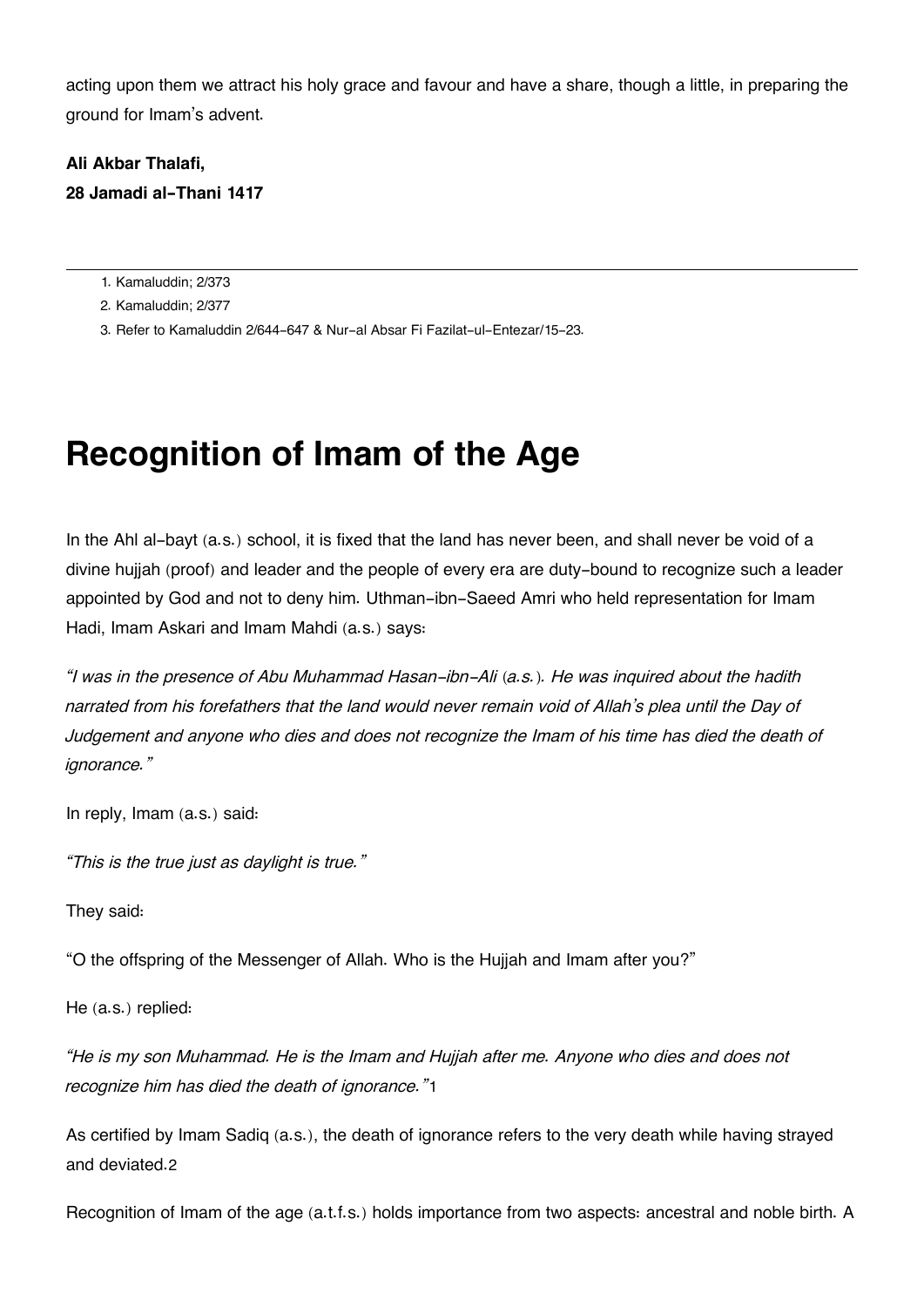Shia should know who Imam's forefathers are and what status and dignity he holds. By this recognition, the true claimant is distinguished from the false ones and nobody will have the least doubt at any time.

About acquaintance with Imam of the Age (a.t.f.s.), the Holy Messenger of Allah (s.a.w.a.) and the Imams (a.s.) have narrated numerous traditions that have come down in independent books. For instance, Shaikh Tusi has narrated them in the book "Al-Ghaibah", Shaikh Nu'mani in "Al-Ghaibah" and Shaikh Saduq in "Kamaluddin." Sadr-ul-Islam, Hamadani says: During the current era, it is obligatory for all believing men and women and every Muslim to have a few copies of these books in Arabic and Persian languages in their houses for their reference.[3](#page--1-0)

- [1.](#page--1-0) Kamaluddin; 2/409 & Kifayatul-Athar/292.
- [2.](#page--1-0) Al-Kafi; 1/376
- [3.](#page--1-0) Takaleef al-Anam/269

### **Following the Imam of the Age**

Acting upon the rules and etiquettes of Imam (a.t.f.s.) is among the vital dimensions of 'Awaiting' (Entezar). Anyone calling himself a Shia should please Imam (a.t.f.s.) by this act and should strive in fulfilling his aims and aspirations. Amir-ul-Mu'minin (a.s.) while seated on the pulpit of Kufa said:

*"O Allah, verily, Thy land is helpless but to have a hujjah appointed by Thee for Thy creatures for guiding them towards Thy religion and teaching them Thy knowledge so that Thy proof (argument) is not rendered null and the followers of Thy saints (prophets) do not get deviated after having received guidance. This hujjah may be manifest and not obeyed or may be in hiding and in the state of waiting. If he goes in hiding at the time of guidance, then the believers set firm his holy knowledge and etiquette in the hearts and act upon them."*[1](#page--1-0)

Imam Sadiq (a.s.) says:

*"Truly, the master of this affair would go in hiding. So, (during that time) a slave should fear Allah and should safeguard his religion."*[2](#page--1-0)

*"Anyone wishing to be among the followers of the 'Qaem', should await his advent while at the same time keeps himself aloof from sins and adopts good ethics. If such a person dies before the 'Qaem's uprising, his reward will be like the reward of someone who has been in the presence of the 'Qaem'. So strive hard and await his coming for you are a group upon whom is the mercy."*[3](#page--1-0)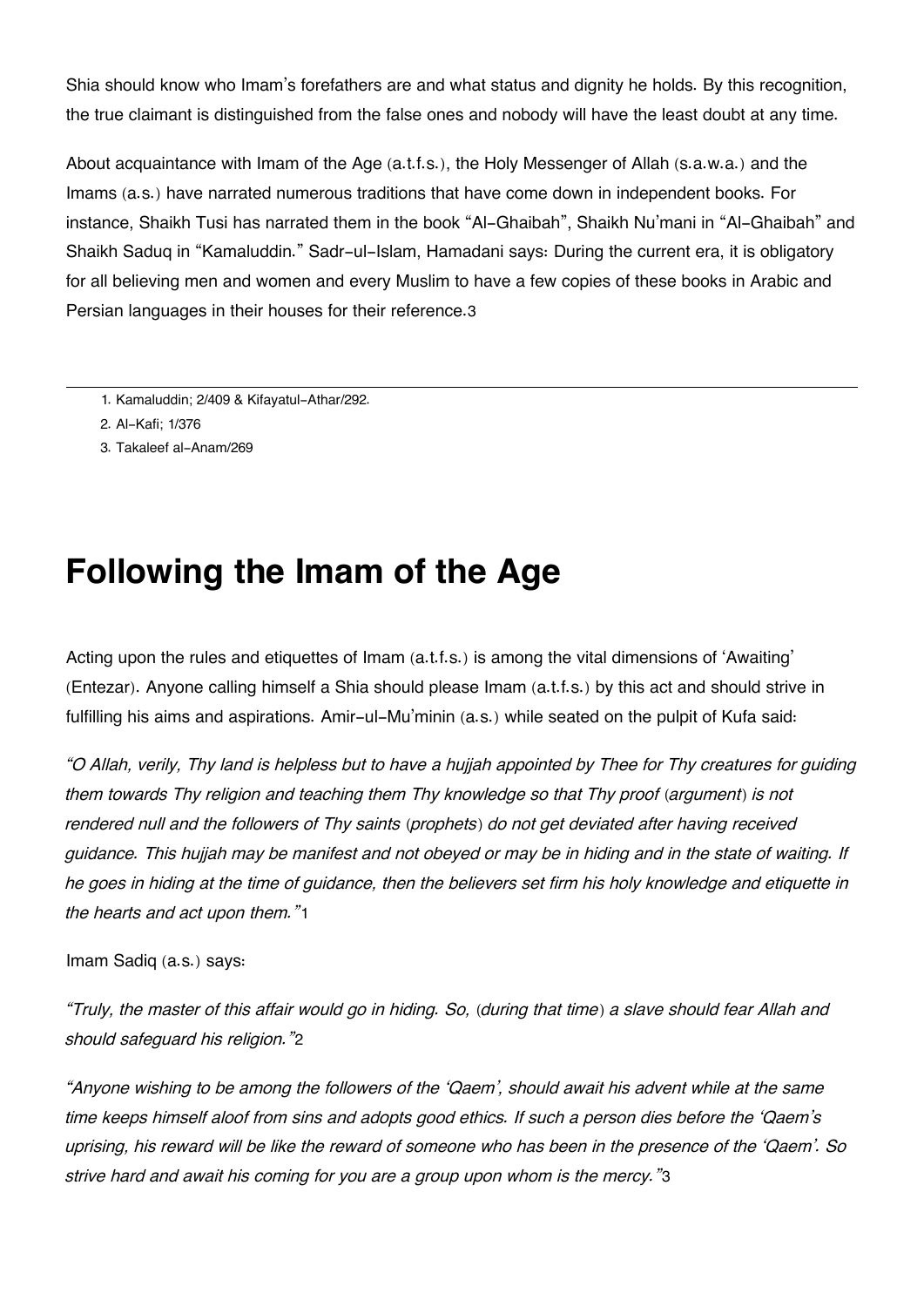- [2.](#page--1-0) Al-Kafi; 1/335 & 336; Ghaibah-Tusi/455 and Ghaibah-Nu'mani/169
- [3.](#page--1-0) Ghaibah-Nu'mani/200

### **Inviting the People towards Imam of the Age**

The divine duty of every human being is to save his fellow creatures from perversion and wretchedness. And as certified by Imam Askari (a.s.), anyone who dies while not having recognized the Imam of his time has died in ignorance.[1](#page--1-0)

Thus, those who have recognized their Imam and have faith in him have another duty of introducing Imam (a.t.f.s.) to others. Sulaiman-ibn-Khalid says:

I informed Imam Sadiq (a.s.) that my family members are people who accept my talks. I asked: Should I invite them to this affair? Imam (a.s.) replied: 'Yes, for Allah, Exalted be He, mentions in His Book:

يَا أَيُّهَا الَّذِينَ آمَنُوا قُوا أَنْفُسَكُمْ وَأَهْلِيكُمْ نَارًا وَقُودُهَا النَّاسُ وَالْحِجَارَةُ عَلَيْهَا مَلَائِكَةٌ غِلَاظٌ شَدَادٌ لَا يَعْصُونَ اللَّهَ لَا يعصونَ اله ما امرهم ويفْعلُونَ ما يومرونَ

#### *"O you who believe! Save yourselves and your families from a fire whose fuel are men and stones" (Surah Tahrim, 66:6)*

The scholars serving the Ahl al-bayt (a.s.) too have a heavy mission to bear on this path, as they are responsible for leading the people during the period of occultation.

The divine scholar and jurist Ayatullah Mirza Mahdi Esfahani (1365 A.H.) a great lover of Imam az-Zaman (a.t.f.s.) in his letter to his student, Ayatullah Shaikh Muhammad Baqir Maleki Miyanji (1419 A.H.)[2](#page--1-0) Pinpoints that the first duty of scholars is to open the door of the house of Ahl al-Bayt (a.s.) before the Shias. He recommends them to talk about the Imamate and perfection of Imam of the age (a.t.f.s.) so that the people remain immune from the evil. In one part of this letter, he writes:

*'O brother, I advise you; and once again I advise you to invite the people towards the Imam (a.s.) of the time, their refuge and shelter and direct their hearts and tongue towards him.'*[3](#page--1-0)

[<sup>1.</sup>](#page--1-0) Kamaluddin; 2/409 and Kifayatul-Athar/292

[<sup>2.</sup>](#page--1-0) A scholar and researcher of our time in the theological school in Qum. His honourable teacher Ayatullah Mirza Mehdi Esfahani bestowed him with the title of jurist. Among his published works, the most important ones are "Menahij al-Bayan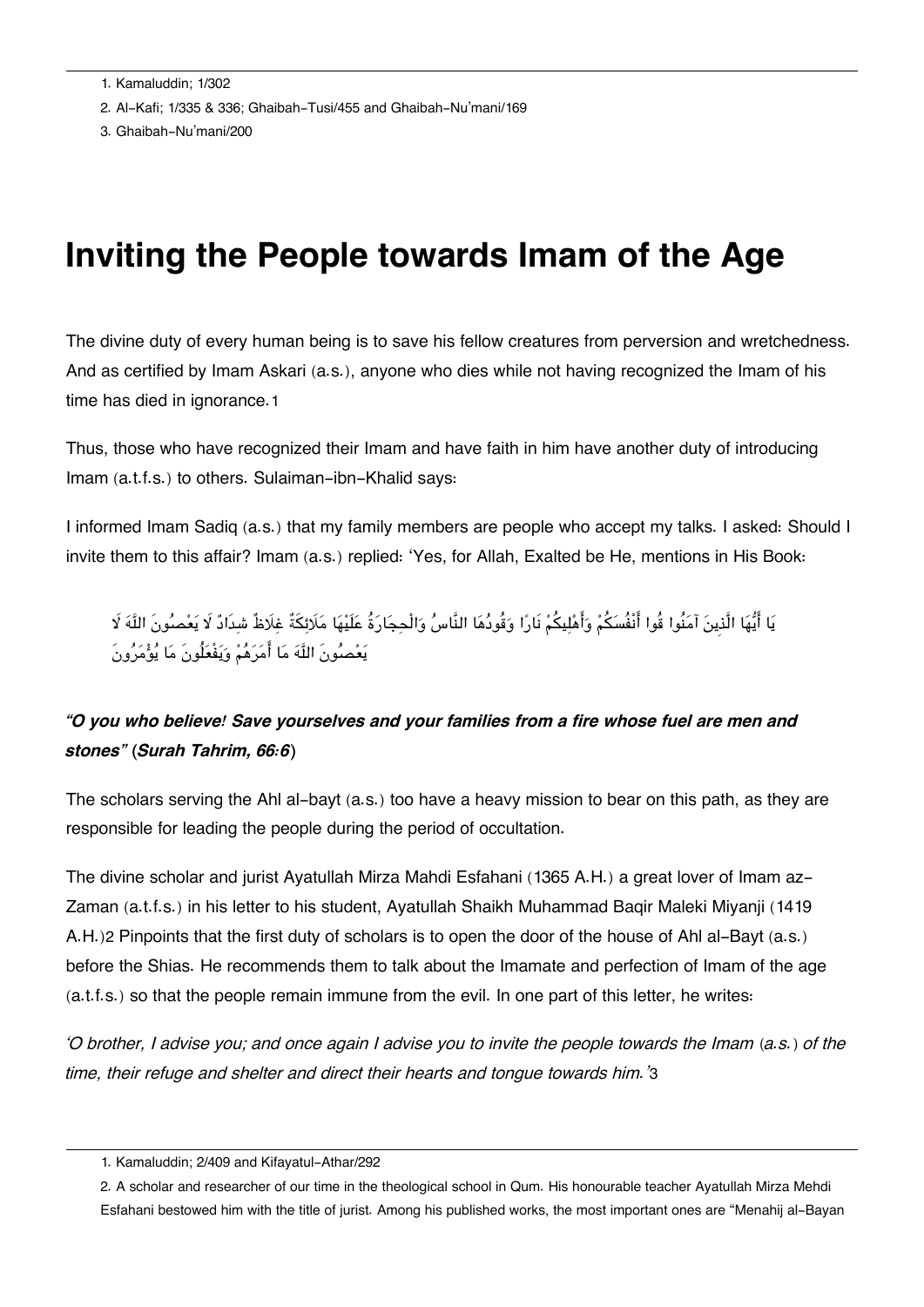Fi Tafsir al-Quran", "Tauhid al-Imamiyah" and "Badayeh al-Kalam Fi Tafsir Ayaat-ul-Ahkam". I thank his son, Mr Ali Maleki, a learned and prolific personality who has kept at my disposal a copy of the aforesaid letter. [3.](#page--1-0) Al-Kafi; 2/211

### **Serving the Imam of the Age**

Imam Sadiq (a.s.) was asked: 'Has the Qaem been born?' Imam (a.s.) replied:

*"No. If I were to meet him I would serve him all my life.*"[1](#page--1-0)

Ayatullah Sayyed Muhammad Taqi Musawi Esfahani says: This tradition signifies that serving the Imam (a.t.f.s.) is the highest form of worship and the most beloved form of obedience. This is because Imam Sadiq (a.s.) who has spent his noble life only on the path of divine worship and obedience says that if he met the Qaem, he would serve him all his life. Thus, it becomes clear that striving to serve the Qaem is the highest form of obedience and the noblest way of gaining proximity to Allah as Imam Sadiq (a.s.) has preferred this to all other forms of worships and obedience.[2](#page--1-0)

[1.](#page--1-0) Ghaibah-Nu'mani/245

[2.](#page--1-0) Mikyal al-Makarem; 2/220

### **Preparedness for Assisting the Imam of the Age**

Allah, the Almighty says:

يا ايها الَّذِين آمنُوا اصبِروا وصابِروا ورابِطُوا واتَّقُوا اله لَعلَّم تُفْلحونَ

*"O you who believe! Be patient and excel in patience and remain steadfast, and be careful of (your duty to) Allah, that you may be successful." (Surah Ali- Imran, 3:200)*

Imam Baqir (a.s.) interpreted this verse as follows:

*"Adopt patience while following the religious laws and forbear the harms inflicted by your enemies and*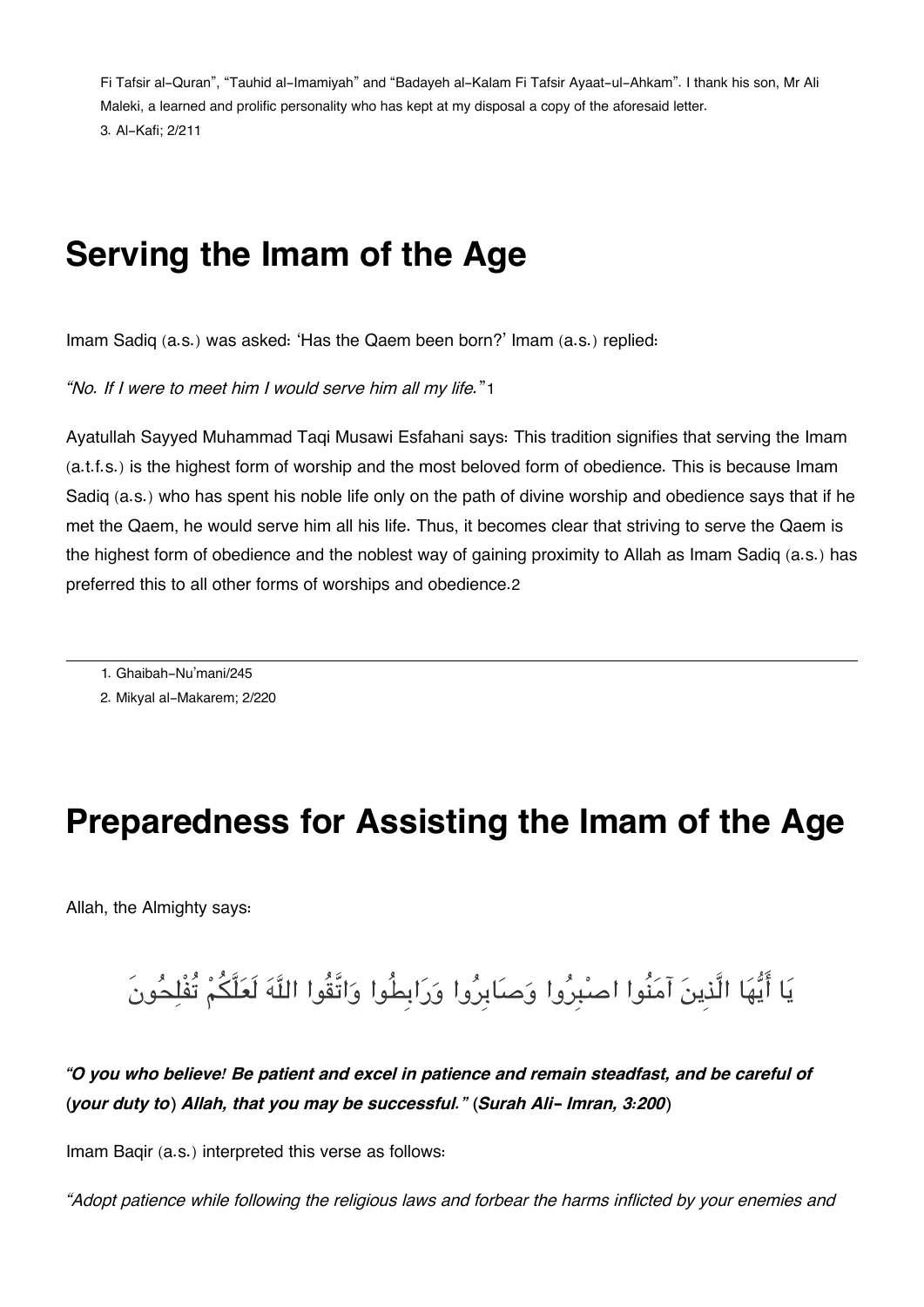*be ready for serving your Imam for whom you are awaiting."*

The necessity for preparing oneself for assisting the Imam of the age (a.t.f.s.) at the time of his advent arises from his armed uprising by which he shall cleanse the earth of tyranny and oppression. For this reason, a Shia is supposed to mobilize himself for that day which would occur all of a sudden. Imam Sadiq (a.s.) says:

*"Every one of you must make ready something for the uprising of the Qaem even though it may be an arrow."*[1](#page--1-0)

[1.](#page--1-0) Ghaibah-Nu'mani/320

# **Praying for Imam of the Age**

Prayer for hastening Imam's advent is a command from Imam az-Zaman (a.t.f.s.) himself. As he (a.t.f.s.) says:

*"And pray abundantly for hastening the 'faraj' (respite) [i.e. Imam's advent], for that is your very respite and deliverance from entanglements."*[1](#page--1-0)

The divine 'faqih', Mirza Husain Nouri writes:

*"Among the duties is to pray for the safety of the blessed life of Imam (a.t.f.s.) from the satanic evils of men and jinn and to earnestly call for his quick victory and triumph over the unbelievers, atheists and hypocrites. This it is a kind of manifestation of servitude and one's consent to Allah's promise that such a precious figure that is nourished in the reservoir of His Power and Mercy and covered by the curtain of greatness and splendour will be made manifest and the world will be lightened by his rays."*[2](#page--1-0)

About the stimulus of praying for Imam (a.t.f.s.) of the age, Ayatullah Sayyed Taqi Musawi Esfahani writes:

*"Praying for someone is the outcome of love for that person. And the main motive behind love and friendship is that one reckons that person's existence to be a blessing. In fact, goodness in anyone is expedient and is the cause of love towards him. Thus, the more perfect one's personal acquaintance of a person's blessed existence and the more perfect his love for him, the greater would be his attachment in prayers to his existence….The more a believer's knowledge of Imam (a.t.f.s.) and the more his perception that Imam's existence is a blessing, the more perfect would be his love too. And the more*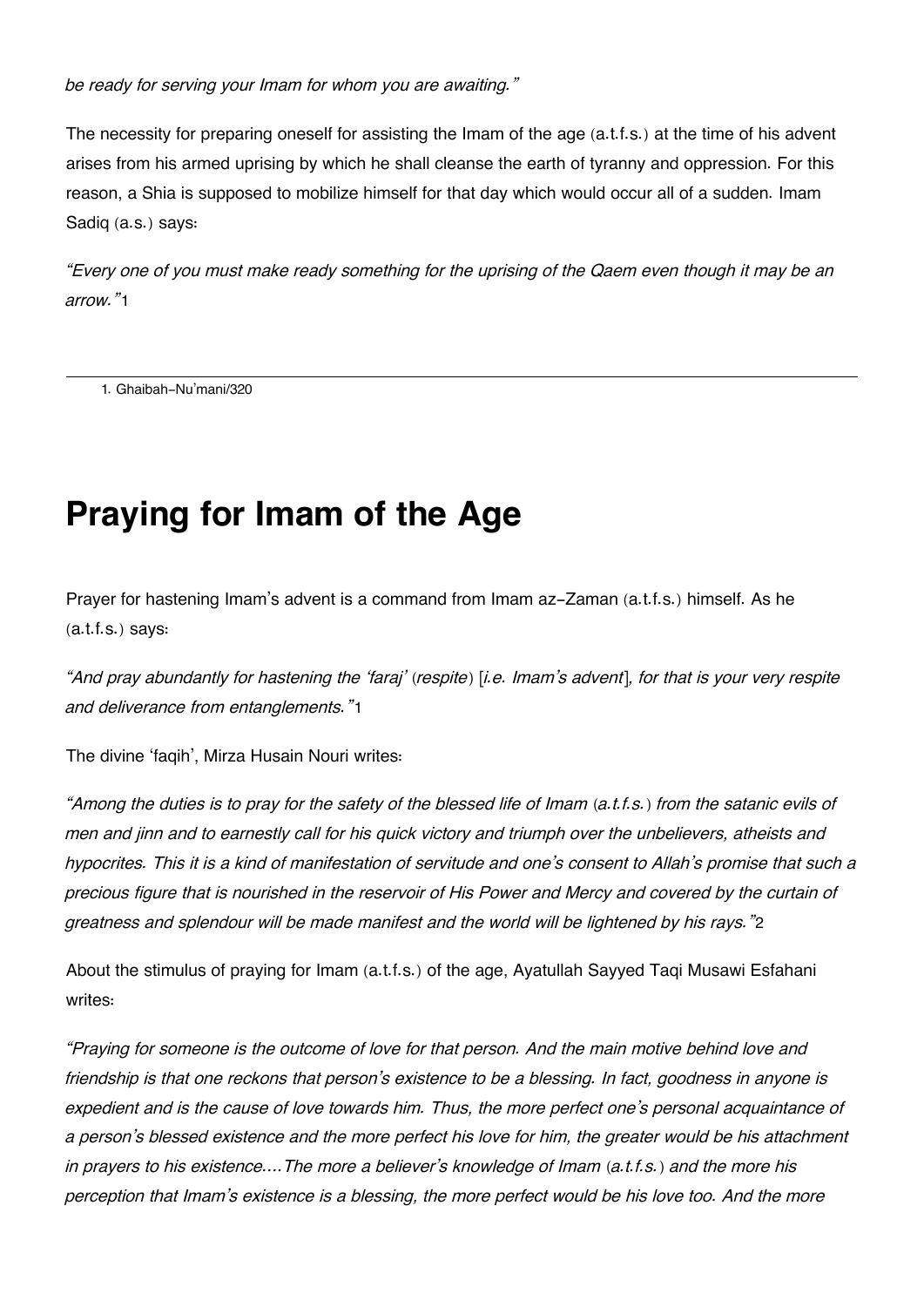- [1.](#page--1-0) Kamaluddin; 2/85 & Ghaibah-Tusi/292&293
- [2.](#page--1-0) Najm-Saqeb/508
- [3.](#page--1-0) Kanz-ul-Ghanaem/52 & 53

## **Sorrow and Grief for Imam of the Age**

Among the signs of love and affection for something or someone is that after missing or losing that thing or person, a person is overtaken by grief and sorrow and farther up, tears roll down his cheek.

If we reflect nicely, we shall perceive that from the viewpoint of faith, Imam az-Zaman (a.t.f.s.) is the most beloved personality to be loved and his absence a great calamity.

Didn't the holy Prophet (s.a.w.a.) say:

*"A slave (of Allah) has no faith unless his love for me is more than himself and his love for my Ahl albayt is more than his family members."*[1](#page--1-0)

Sayyed-ibn-Taoos says to his son, Sayyed Muhammad: "O my son, Muhammad! I advise you, your brother and anyone who reads this book to deal correctly with the Almighty Allah and His Messenger (s.a.w.a.) and to follow their recommendations and glad tidings about the advent of our master, Mahdi (a.t.f.s.). For, I have witnessed a plenty the words and deeds of numerous people in opposition to what Allah and His messenger wish so.

For instance, if he loses someone, a horse, a dirham or dinar, his thought will at once focus on them and he will earnestly strive to find them. But I have not found anyone so engrossed over the matter of delay in Imam's advent as they are over such petty issues. Besides, they are not disturbed by Imam's absence as they are by losing such petty things. So, how can such a person claim that he has recognized the right of the Almighty Allah and His messenger (s.a.w.a.) and that he believes in the Imamat of Mahdi  $(a.t.f.s.)$ ?"[2](#page--1-0)

Those who sincerely await Imam az-Zaman (a.t.f.s.) and are in grief and sorrow until his reappearance should manifest their grief by heart and shed tears of blood for his separation.

Imam Sadiq (a.s.) says:

*"Know that he would remain in concealment for a while and he would be un- remembered (by the*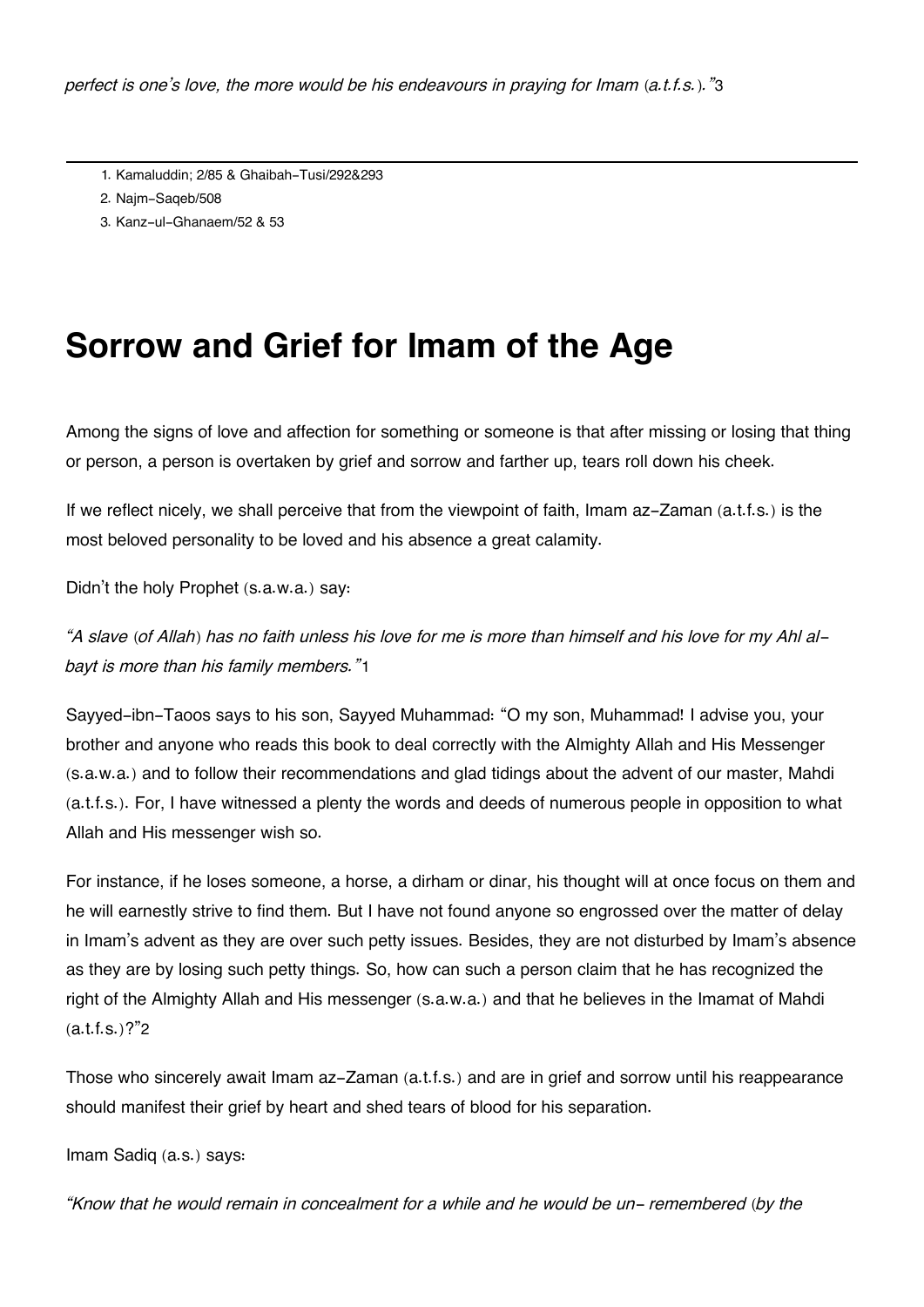*people) until they would say: he has died! He has been killed! To which valley he has gone?! And O the eyes of believers, shed tears for him."*[3](#page--1-0)

In this connection, Agha Hamadani recommends recitation of Dua al-Nudba. He says:

*"It is recommended that every Friday, the friends of Hazrat, men and women gather in a mosque or other holy place and recite this dua with utmost grief and sorrow and lament for the occultation of this radiant sun and separation of this dearest soul on earth."*[4](#page--1-0)

- [1.](#page--1-0) Bihar al-Anwar; 17/13. Also, refer to same; 27/86 & 112.
- [2.](#page--1-0) Kashf al-Muhajah / 206, chapter 150.
- [3.](#page--1-0) Ghaibah-Nu'mani /152 & 153.
- [4.](#page--1-0) Takaleef al-Anaam/189.

# **Patience and Resistance Against the Enemies**

Considering that the period of occultation has stretched too far, the enemies take undue advantage of the situation and taunt and vex the followers of Imam az-Zaman (a.t.f.s.). Some say: He has not been born. Another group writes: He has come and left! Yet, some consider the Shias to be liars and label them as superstitious and ignorant people!

As we truly know and conceive that Imam az-Zaman (a.t.f.s.) is alive and present, we should adopt patience and not allow the least doubt to enter our hearts.

Imam Husain (a.s.) says:

*"From us are the twelve guided ones. The first of them is Amir-ul- Mu'minin, Ali-ibn-Abi Talib and the last of them is the ninth from my progeny who is the Imam establishing the truth. Through him, the Almighty Allah will make alive the earth after its death and will make the righteous religion to prevail over all religions, though the enemies may averse. For him is the 'ghaibah' (occultation), due to which a group will forsake religion while another group would remain steadfast and consequently vexed. They would be scorned and sarcastically addressed: 'If you tell the truth, then when will this promise turn out true?'*[1](#page--1-0)

*Know that anyone who forbears and tolerates the teasing of the enemies during occultation is like one who participates in the holy Jihad accompanying the Prophet (s.a.w.a.)."*[2](#page--1-0)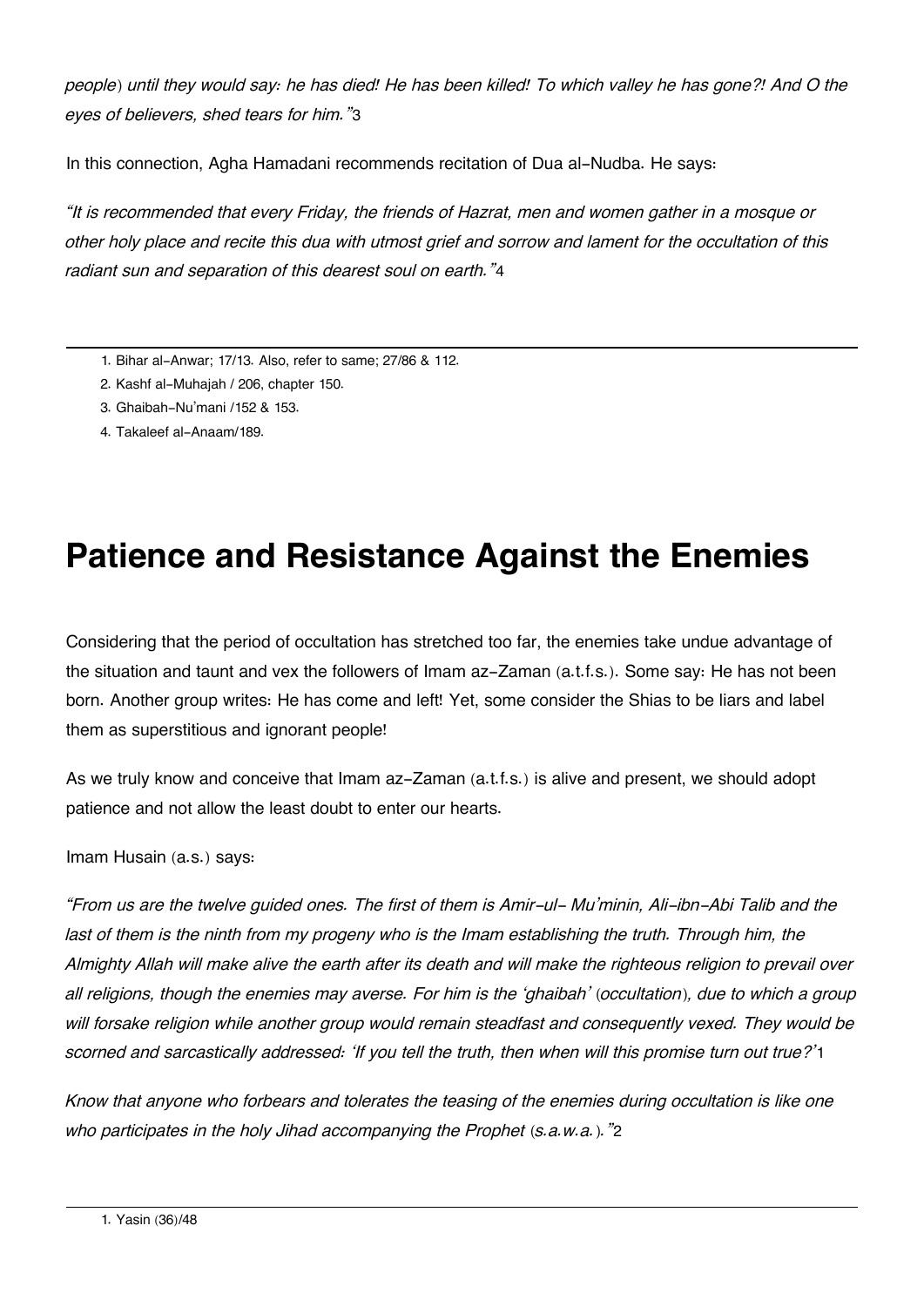# **Unanimity for Assisting Imam az-Zaman**

Numerous reasons have been mentioned for the occultation and concealment of Imam az-Zaman (a.t.f.s.). Among them, we may mention the fickle and unfaithful attitude among the people. About Imam az-Zaman, Khwaja Nasir- uddin Tusi writes: "His existence is grace and his domination yet another grace; his occultation and concealment is due to us."[1](#page--1-0)

If the people desire their Imam's advent, they must get united by heart in this respect and must manifest this holy union in their deeds too. In the case of past nations too, if a prophet would voluntarily go into hiding and the people would sincerely and unitedly pray to Allah for the return of the said prophet, Allah would grant their wish.[2](#page--1-0) In this regard, Imam az-Zaman (a.t.f.s.) has recommended us to follow the same path. In his lofty address to Shaikh Mufid (413 A.H.), Imam (a.t.f.s.) says:

"If our Shias (may Allah give them the opportunity of obedience) would be firm on their promises wholeheartedly, our meeting would not be delayed and they would see us much sooner; a seeing that is accompanied with true recognition with respect to us. Thus, nothing keeps them far from us save their unpleasant actions that we become aware of and which we don't reckon to be worthy."[3](#page--1-0)

- [1.](#page--1-0) Kashf al-Merad / 388
- [2.](#page--1-0) Kamaluddin /130 & 132
- [3.](#page--1-0) Kamaluddin 2/85; Ghaibah –Tusi/292 & 293

## **Guarding the Creed**

The Shiite creed, right from its expansion at the time of the Prophet (s.a.w.a.) and Imams (a.s.) was subject to attack by the enemies and more so during the time of occultation. This is because by the twelfth Imam's absence, they find the arena empty and thus utilise this opportunity by misguiding and deviating the people.

Those who truly and sincerely await the Imam of the age (a.t.f.s.) are responsible for defending the creed and ideal of Imam and answering the satanic doubts and inspirations of the enemies with all their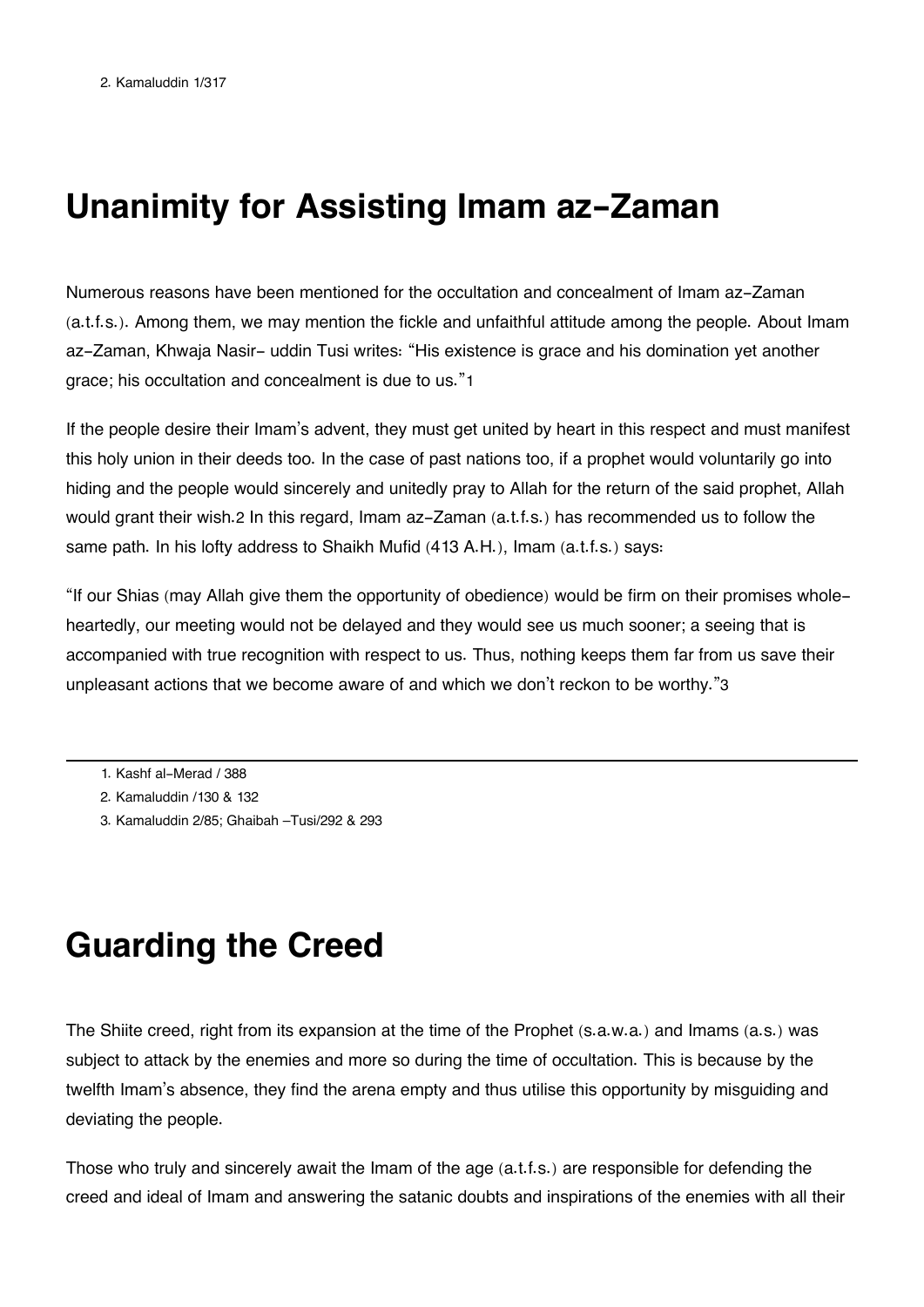*"If during the absence of your Qaem, there remains no scholars who invite the people towards him and defend his religion with divine proofs and arguments and free Allah's helpless slaves from the trap of Satan and the enemies…, none would remain except those who turn their backs to Allah's religion and become apostates."*[1](#page--1-0)

[1.](#page--1-0) Tafsir al-Askari (a.s.) / 345.

# **References**

1. The Holy Quran.

2. Ibne-Taoos, Ali-ibn-Musa (644 A.H.), Kashf-ul-Muhajjah le-Thamarat-ul-Muhajjah, by Shaikh Muhammad Hassun: Tablighat Islam, Qum 1412 A.H.

3. Hilli, Allamah Hasan-ibn-Yusuf (726 A.H.), Kashf-ul-Murad Fi Sharh Tajrid-ul-E'teqad, by Sayyed Ibrahim Musawi; A'lami-Beirut, 1399 A.H.

4. Khazzaz, Abul-Qasim Ali-ibn-Muhammad (4th century A.H.), Kefayat-ul-Athar, research by Sayyed Abdul-Latif Husaini, Qum, 1401 A.H.

5. Saduq, Abu-Jafar Muhammad-ibn-Ali-ibn'l-Husain-ibn-Babwiyah Qummi (381 A.H.) Kamaluddin, research by Ali Akbar Ghaffari, Tehran 1395 A.H.

6. Tabarsi: Ahmad-ibn-Ali-ibn-Abi Taleb (6th century A.H.), Al-Ehtejah, research by Ibrahim Bahaderi and Muhammad Hadi, Tehran, 1413 A.H.

7. Tusi: Muhammad-ibn-al Hasan (460A.H.) Kitab al-Ghaibah, research by Abdullah Tehrani and Ali Ahmad Naaseh; Al- Mu'aref al-Islamiah organization-Qum, 1411 A.H.

8. Aameli: Zainuddin-ibn-Ali (965 A.H.) Muniyat-ul-Murid, by attempts of Reza Mokhtari, Islamic Propagation Office- Qum, 1409 A.H.

9. Askari: Al-Imam Hasan-ibn-Ali (a.s.) [260 A.H.] Tafsir-Imam, research and publication undertaken by Madrasat-ul-Imam al- Mahdi (a.s.) –Qum, 1409 A.H.

10. Qunduzi, Sulaiman-ibn-Ibrahim (1294 A.H.) Yanabi-ul-Muwaddah, Kazamain and Qum, 1385 A.H.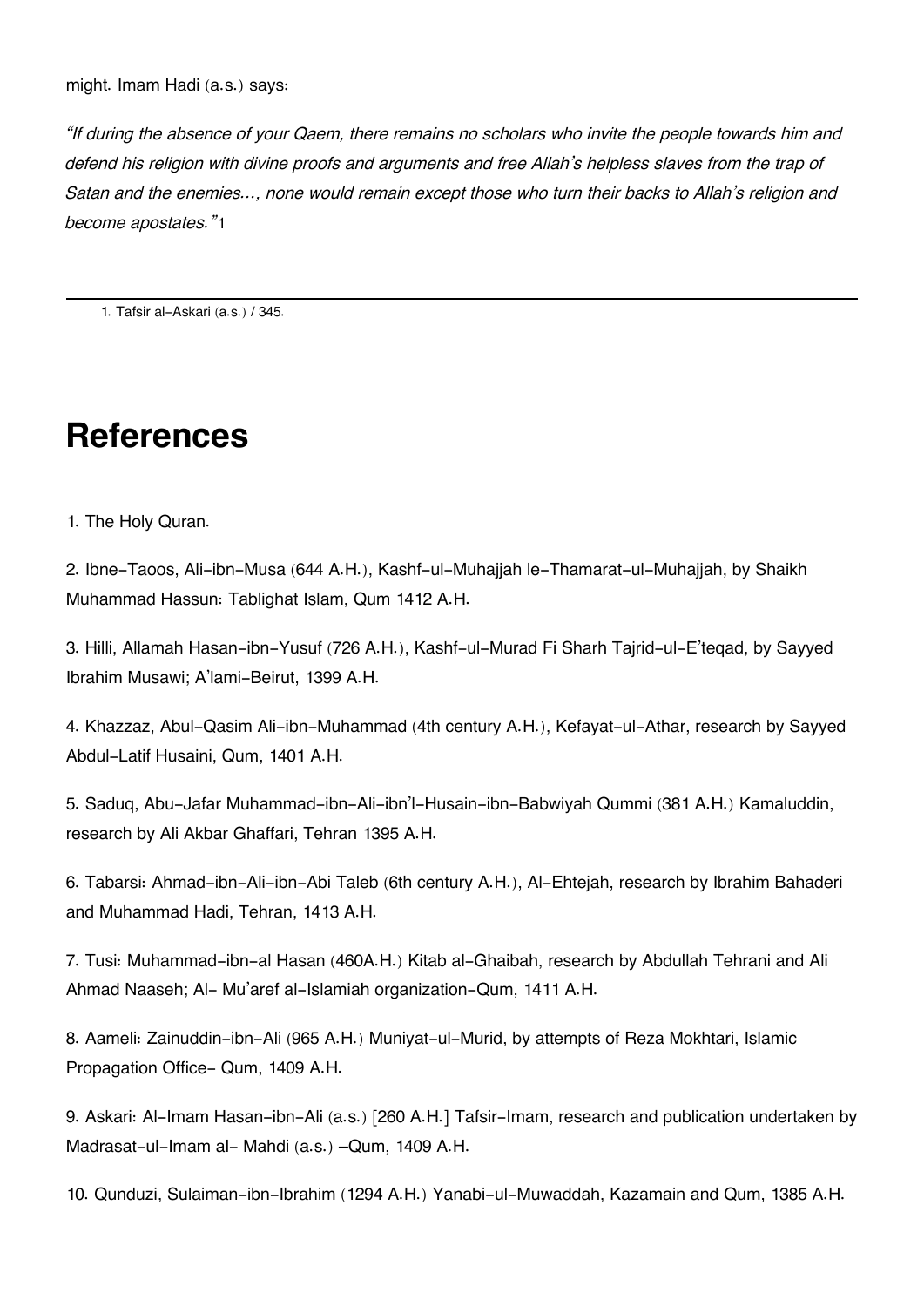11. Kulaini: Muhammad-ibn-Ya'qub (328/329 A.H.) Al-Kafi, reseach by Ali Akbar Ghaffari, Islamiah-Tehran, 1388 A.H.

12. Majlisi: Muhammad Baqir (1110 A.H.) Bihar-ul-Anwar, Islamiah-Tehran.

13. 15 Musavi Esfahani, Muhammad Taqi (1348 A.H.); Kanz-ul-Ghanaem, Badr – Tehran 1980 A.D.; Mikyal al-Makarem, Qum, 1398 A.H.; Nur-ul-Absar Fi Fazilat-ul-Entezar, Badr-Tehran, 1980 A.D.

16. Nu'mani, Muhammad-ibn-Ibrahim, (4th century A.H.), Kitab al-Ghaibah, by attempt of Ali Akbar Ghaffari; Saduq publication-Tehran.

17. Nuri, Mirza Husain (1320 A.H.) Najm-us-Saqeb, Ja'fari-Mashad.

18. Hamadani, Sadr-ul-Islam Ali Akbar (living in 1317 A.H.), Takalif-ul-Anam Fi Ghaibat-ul-Imam (spiritual connection with Imam Mahdi); Badr-Tehran, 1403 A.H.

# **Questions for Evaluation**

1- Complete these phrases:

Imam............. (A.S) said: "The case of appearance of Imam Mahdi (A.T.F.S.) is similar to the case of ……....... This is because except for the Almighty God, nobody knows its time.

- A) Imam Baqir (A.S), The Return
- B) Imam Baqir (A.S), The resurrection
- C) Imam Reza (A.S), The Return
- D) Imam Reza (A.S), The Resurrection
- 2- According to Imam Javad (A.S) to wait for the appearance of Imam Mahdi (A.S) is:
- A) Very recommended
- B) Recommended
- C) Indispensable
- D) It is enough just to remember Imam Mahdi (A.S)
- 3- The context of waiting for Imam az-Zaman (A.S) is derived from: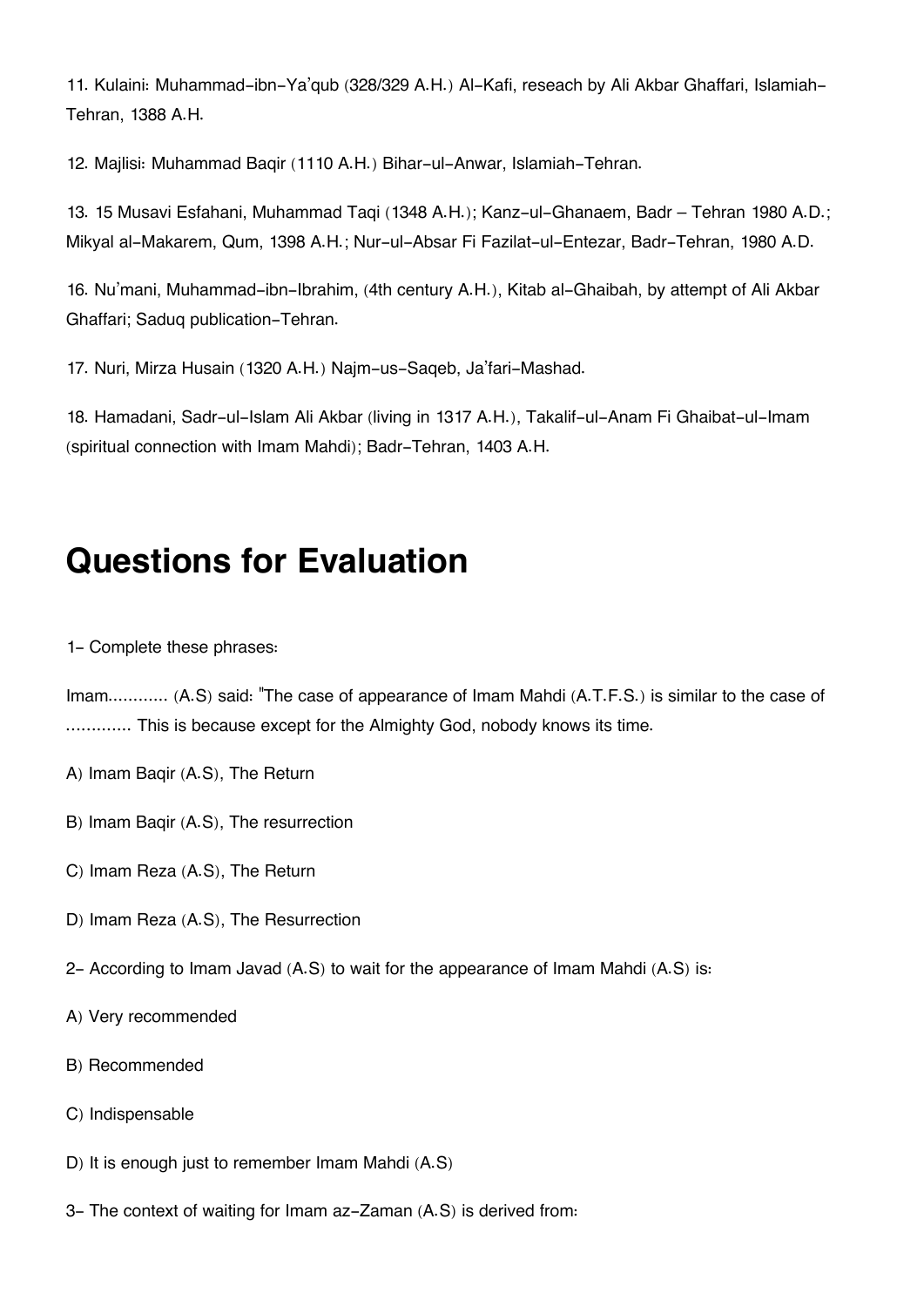A) Duty and obligation

B) Knowledge and Belief in appearance of Imam Mahdi (A.S)

C) Our frequent problems

D) A request for solving problems

- 4- Which of the following books are written by H.E. Ali Akbar Hamadani?
- A) Responsibility of people during the time of Absence of Imam az-Zaman (A.S)
- B) Spiritual connection with the sacred threshold of Imam Mahdi (A.S)
- C) Obligations of people during the time of Absence of Imam az-Zaman (A.S)
- D) Both items B and C

5- To which one of his followers did Imam Hasan Askari (A.S.) say that the one who fails to recognize his son, then his death would be a death of ignorance?

A) Hosein ibn Rouh

- B) Mohammad Ibn Uthman
- C) Uthman Ibn Said Amri
- D) None

6- According to the witness of which one of the Immaculate Imams, Death of ignorance, is the same as death in state of deviation?

- A) Imam Sadiq (A.S)
- B) Imam Hasan Askari (A.S)
- C) The Prophet (S.A)
- D) Imam Zaman (A.S)

7- Recognition of Imam az-Zaman (A.S) is important from two aspects. These two aspects are:

- A) Religion and beliefs.
- B) Religion and practical
- C) Genealogical and beliefs
- D) Genealogical and descent

8- One of the important aspects of waiting for Imam az-Zaman is:

- A) To act according to custom and rules
- B) Believe in the appearance of Imam az-Zaman (A.S)
- C) To Trust in Imam az-Zaman
- D) To be a faithful Shia

9- According to Imam Sadeq (A.S), how should the people behave during the time of occultation of Imam Zaman (A.S)?

A) Belief in Imam az-Zaman (A.S)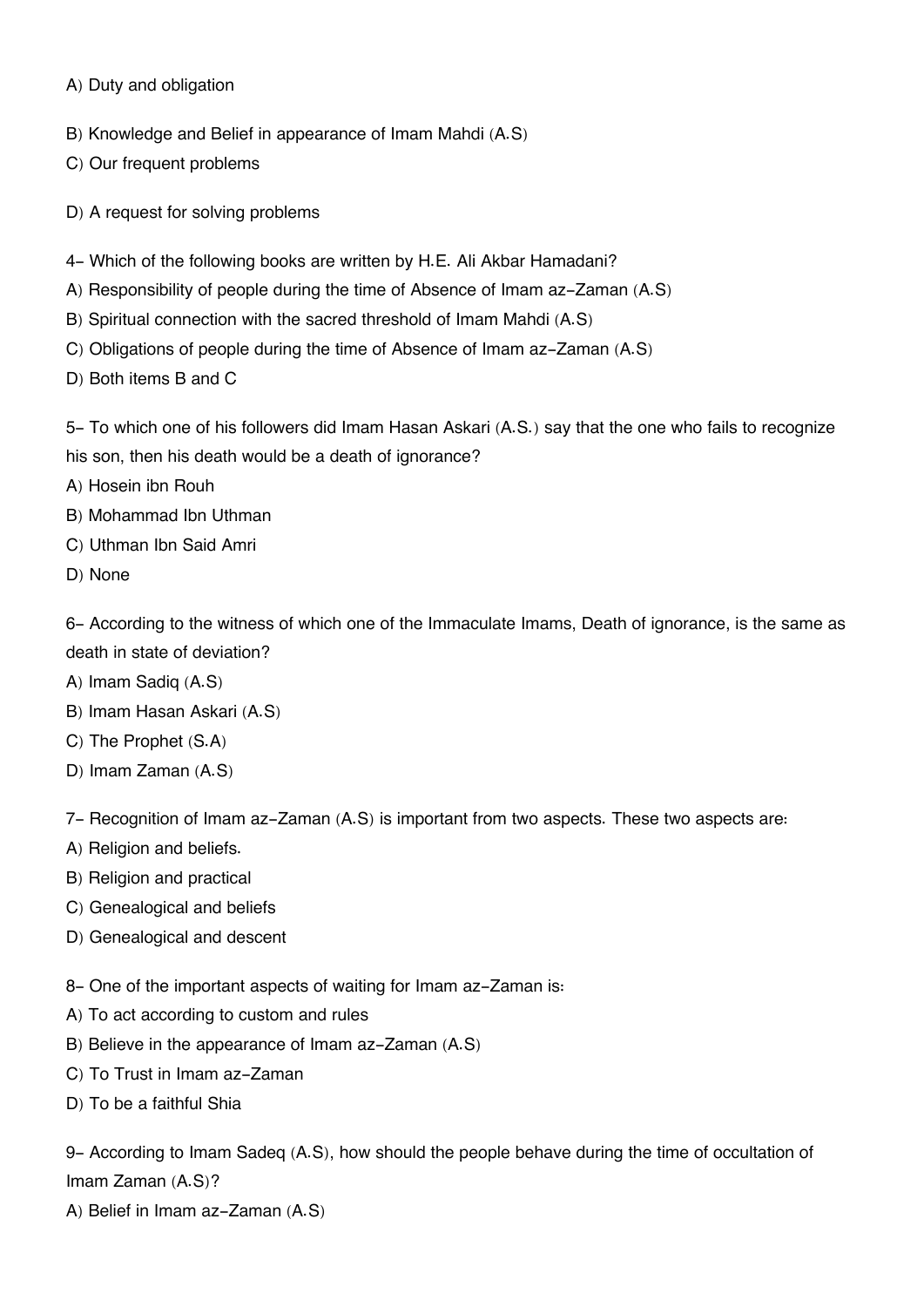- B) Faith in re-appearance of Imam az-Zaman (A.S.) and belief in God.
- C) Faith in God and Belief in Resurrection
- D) Belief in God and remaining steadfast in religion.

10- What is the responsibility of those who know the Imam az-Zaman (A.S) righteously?

- A) Full Trust
- B) To introduce Him to other people
- C) Real Awaiting
- D) Try to see the Imam az-Zaman (A.S)

11- As told by Mirza Mahdi Esfahani to one of his students, what is the first duty of the theologians (Ulama)?

- A) To remember Imam az-Zaman (A.S)
- B) To take action for the appearance of Imam az-Zaman (A.S)
- C) To open the spiritual door of house of Ahl- ul- Bait toward the Shia people
- D) Giving shelter to the Shia people in the house
- 12- According to Imam Sadie (A.S), to serve Imam Mahdi (A.S) is …………and…………....
- A) Fast and Pray
- B) The best pray and the most favorable obedience
- C) The best Pray and Fast
- D) The best worship, and most favorable obedience

13- About the verse "O you who believe! Be patient and excel in patience and remain steadfast, and be careful of (your duty to) Allah, that you may be successful. (Aale-Imran (3)/200)", Imam Sadiq (a.s.) said that we should have connection with:

- A) Allah (S.W.T)
- B) Imam Mahdi (A.S)
- C) Imam Ali (A.S)
- D) Prophet (S.A)

14- Imam Sadiq (A.S) said, "Every one of you, should prepare something for the Emergence of our Qa'em (A.T.F.S.); even if it be

- A) An arrow
- B) A horse
- C) Prayers
- D) Fast

15- Which one of the Immaculate Imam has commanded us to pray for hastening the appearance of Imam Mahdi (A.S)?

A) Amir al Momenin , Ali (A.S)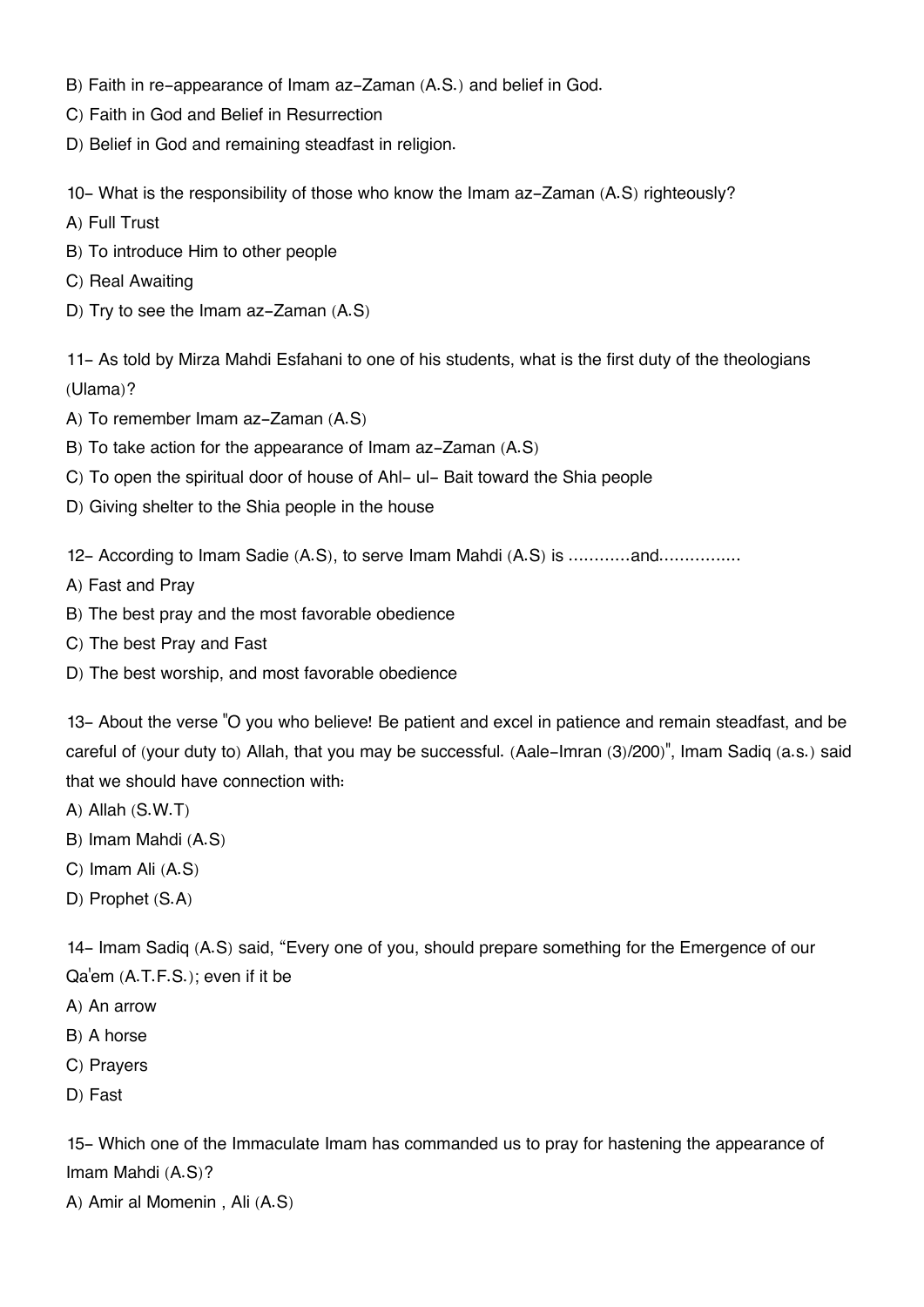B) Imam Husain (A.S)

C) Imam Asr (A.S)

D) Imam Reza (A.S)

16- What has been the proposed solution of the Immaculate Imams for solving our problems?

- A) Resurrection
- B) The return of Imams
- C) Appearance of Imam Mahdi
- D) To pray for acceleration of Appearance

17- According to Mirza Hossein Nouri, one of the obligations of the Shia (followers of Ahl- ul- Bait) people is:

- A) To wait for Appearance
- B) To wait and pray for safety of Imam Mahdi (A.S)
- C) Donation
- D) None

18- What is the idea and evaluation of Sayed Mohammad Taqi Moussavi about praying for Imam Zaman

(A.T.F.S.)?

- A) A part of kindness and Friendship
- B) Duty
- C) Obligation
- D) Compulsory act
- 19- What is the result of increasing our kindness toward our Imam?
- A) Appearance of Imam (A.T.F.Sh)
- B) Performing our duty
- C) Endeavouring for more praying
- D) More attraction toward Imam
- 20- According to Prophet (S.A) whose life is more important and beloved to all other Muslims?
- A) Imam az-Zaman (A.S)
- B) The Prophet, himself
- C) Ali ibn Abu Talib ( A.S)
- D) Hazrat Zahra (A.S)

21- According to the Prophet (S.A) who should be more respected than even one's own family?

- A) Family (Ahi- ul- Bait) of the Prophet
- B) Hasan and Husain (A.S)
- C) Imam Asr (A.S)
- D) Hazrat Zahra (S.A)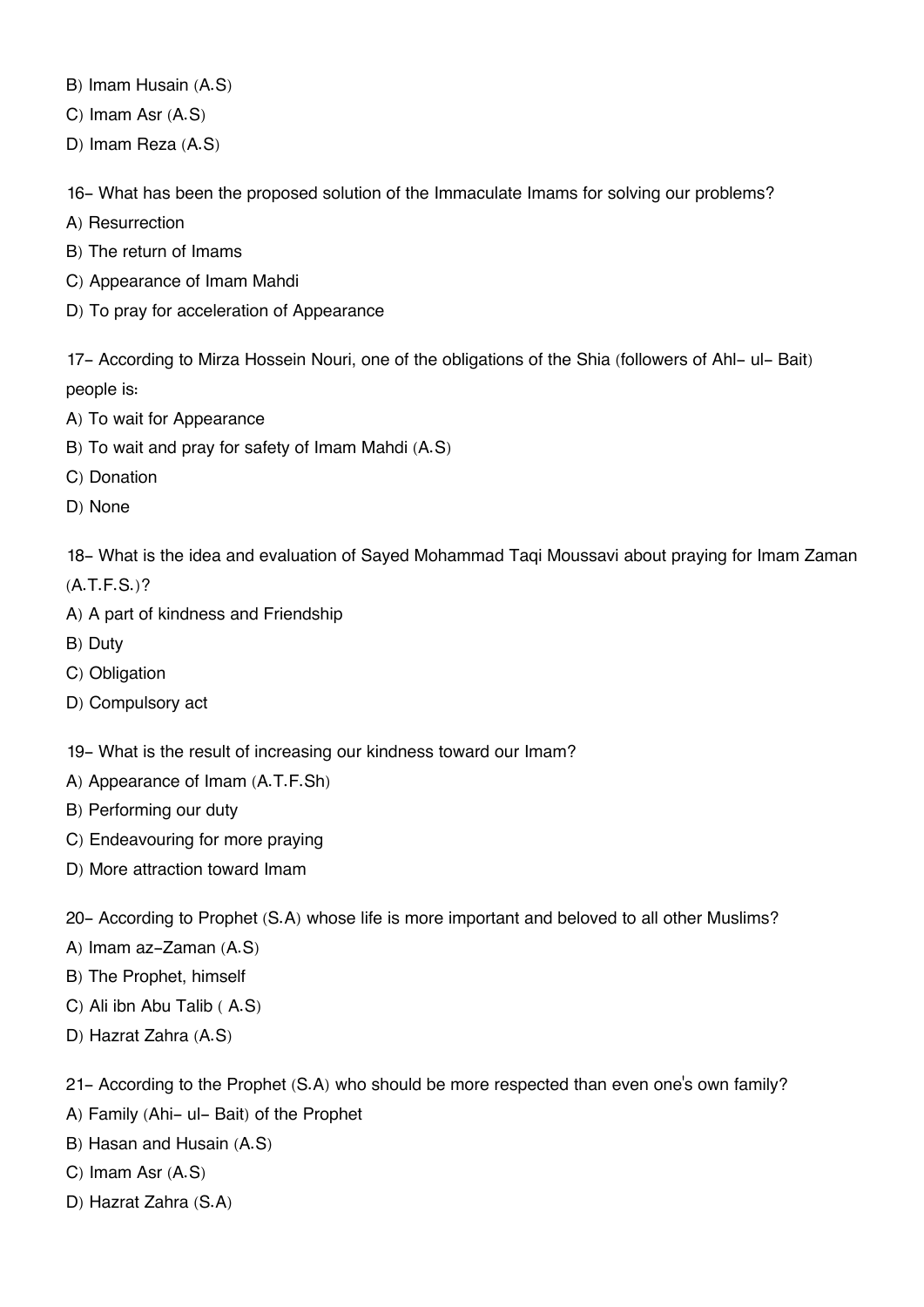22- How is the feeling of the true awaiting people during the time of Absence, till the time of His Appearance?

- A) Angry for taking revenge
- B) Happy and smiling
- C) Sad and sorrowful
- D) Indifferent till the time of Appearance

23- H.E. Mr Hamadani has recommended recitation of which invocation to express one's sadness in the time of Absence of Imam Mahdi (A.S)?

- A) Pray of Promise ( Dua -y- Ahd )
- B) Ziyarat e- Yasin
- C) The pray of Imam az-Zaman, to be read on Friday
- D) Dua- e- Nudbah (Pray of mourning) on the morning of Friday

24- According to Sayed - al- Shohada Imam Husain (A.S), how will the Almighty God revive the Earth?

- A) By Apperance of Imam az-Zaman (A.S)
- B) By Resurrection
- C) By returning some dead men to this life (Rajat)
- D) None

25- As Abi- Abdullah Imam Husain (A.S) stated, one who bears patience against the denial of the enemies of Imam Mahdi (A.S) at the time of his occultation, is like:

- A) Martyrs of Ohud war
- B) Martyrs of Karbala
- C) One who supports the Prophet (S.A) in a Crusade with the sword.
- D) One who supports Amir al Mumenin Ali (A.S) in a crusade with the sword
- 26- One of the causes and reasons of Absence of Imam az-Zaman (A.S) is:
- A) Ease and welfare of Imam (A.S)
- B) Ease and welfare of the people
- C) Willing of Imam (A.S)
- D) Shortcomings of the people

27- Who has stated this expression: "His (Imam az-Zaman's) existence is a grace, and his occupancy yet another grace, and his occultation is due to us."

- A) Khaja Nasiruddin Tousi
- B) Sheikh Saduq
- C) Allamah Majlesi
- D) Imam az-Zaman (A.S)

28- Has there been any Absence for the previous Prophets in the last nations? Has the Almighty God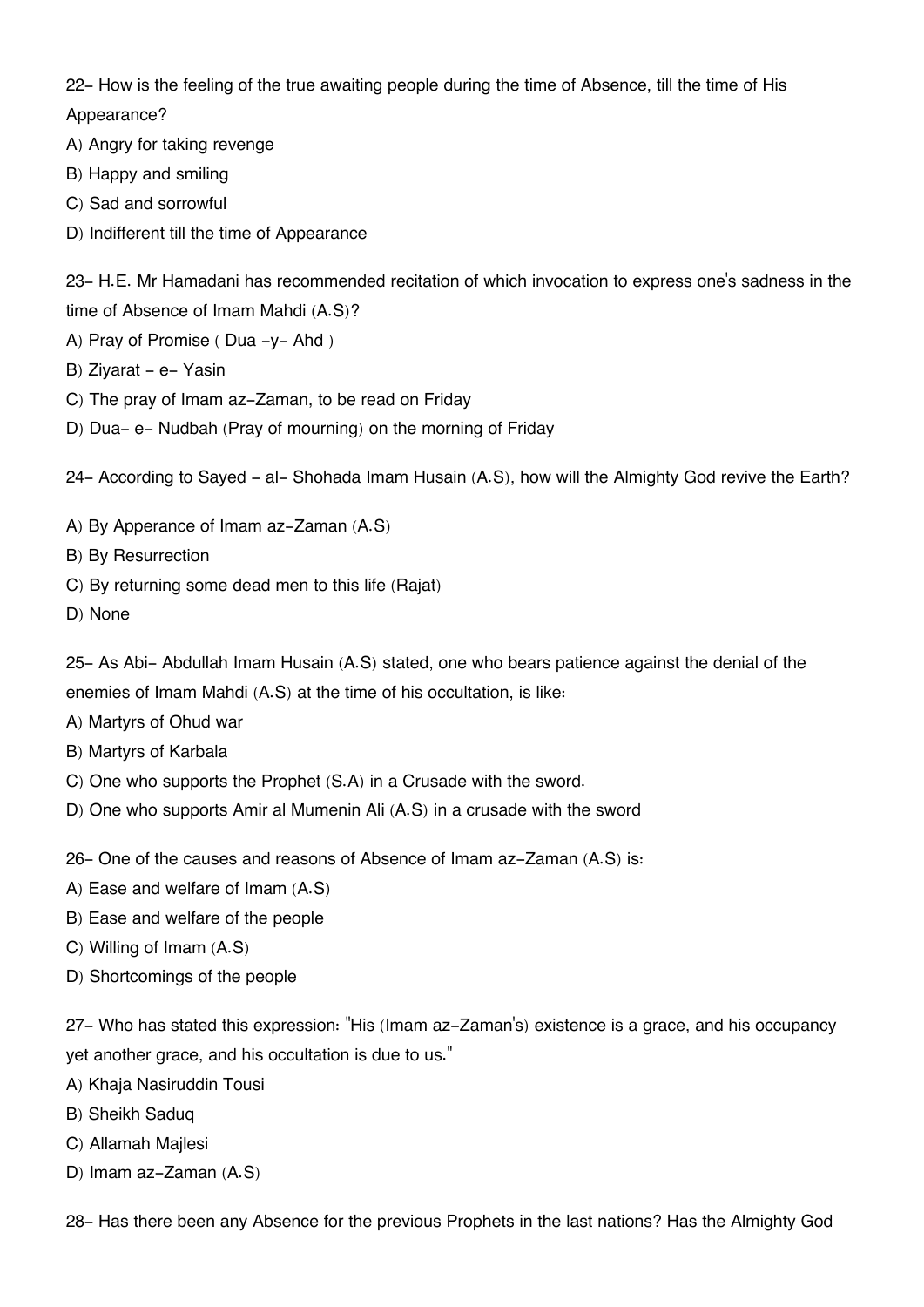responded to the requests of the people and nations during the period of absence of such prophets?

A) No- No

- B) Yes- Yes
- C) No- Yes
- D) Yes- No

29- Who has taught us to pray for acceleration of Appearance of Imam Zaman(A.S)?

- A) The Prophet (A.S)
- B) Imam az-Zaman (A.S)
- C) Hazarat Ali (A.S)
- D) The Almighty God

30- Imam Mahdi (A.S) in his letter to whom, had mentioned that the unpleasant deeds of the Shias were the cause of barrier from meeting their Imam?

- A) Sheikh Tousi
- B) Sheikh Saduq
- C) Sheikh Mufid
- D) Allamah Majlesi

31- Why during the time of occultation of Imam Mahdi, the aggression of enemies of Islam has reached to its highest level?

- A) Absence of powerful leadership
- B) Carelessness and shortcoming
- C) Sinful acts of people

D) Appearance of Imam Mahdi (A.S) which will remove injustices from the world

32- What is the responsibility of the true awaiting people against the enemies ofImam az-Zaman (A.S)?

- A) Silence and Resistance
- B) Instigating people to rebel.
- C) Defending Imam's principles.
- D) To rest indifferent

33- According to Amir Al Mumenin Ali (A.S) in his preaches in Kufa, what is the true base for practice of people during the time of Absence?

- A) Belief
- B) Knowledge and Practice of Imam az-Zaman
- C) Remembrance of God
- D) Knowledge about invisible world

34- According to the expression of Imam Sadiq (A.S), "Whoever likes to be a friend of our Mahdi (A.S) , should .....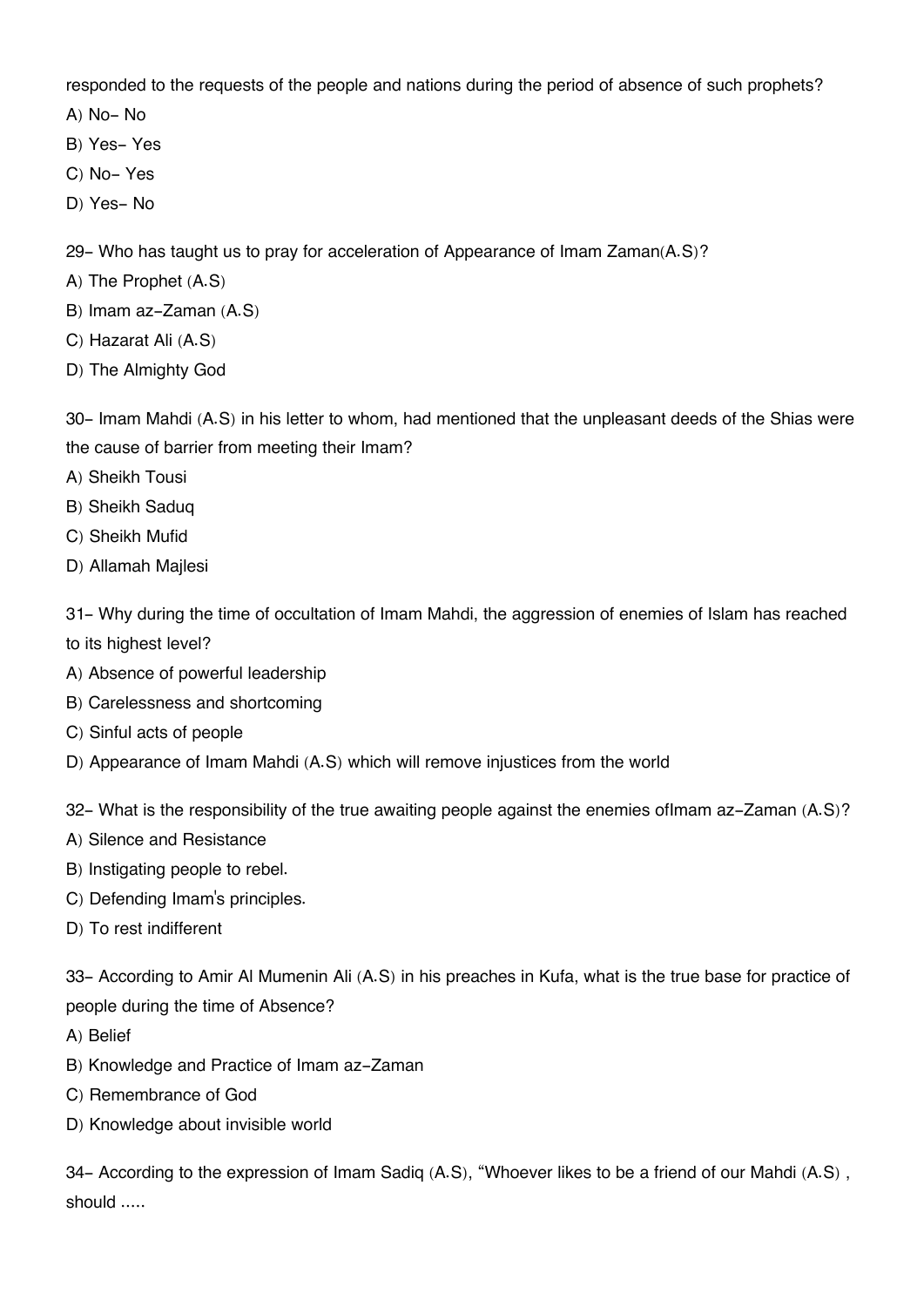- A) Wait for him and refrain from sins
- B) Trust in God
- C) Observe morality
- D) Both items A.&C

35- How many centuries have passed from the start of Imam's Occultation?

- A) 10
- B) 12
- C) 7
- D) 13

36- Which one of the Immaculate Imams has said, "If I see him (Imam az-Zaman), I would serve him the whole part of my life??"

- A) Imam Sadiq (A.S)
- B) Imam Baqir (A.S)
- C) Imam Husain (A,S)
- D) Imam Hasan Askari (A.S)

37- In which school (Religion /faith) it is certain and definite that "The Earth will never remain empty from the Immaculate Imam and leader"

- A) Imam and Leader
- B) School of Christianity
- C) School of Shia
- D) Religion of Hazrat Abraham

38- Which are the books prepared by Sayed Mohamamd Taqi Mousavi Isfahani?

A) Mikyal al-Makarem, fi Favayed Dua Lelqaem (measures of virtues regarding benefits of prayers for living Imam)

- B) Takalif ul Anam Fi Ghibat el Imam (obligations of people during the time of Absence of Imam)
- C) Vazaifat ul- Anam Fi Ghabat el Imam (obligation of people during the time of Absence of Imam)
- D) Items A. &C

39- Uthaman Ibn Saeed Amri was appointed as deputy by Imams:

- A) Imam Hadi, Imam Javad, and Imam Askari (A.S)
- B) Imam Hadi, Imam Askari, and Imam az-Zaman (A.S)
- C) Imam Hadi, and Imam Askari (A.S)
- D) Imam Javad and Imam Hadi (A.S)

40- Due to our ..........., our most favorite person in the world of creation should be Imam Zaman (A.S)

- A) Life
- B) Finance